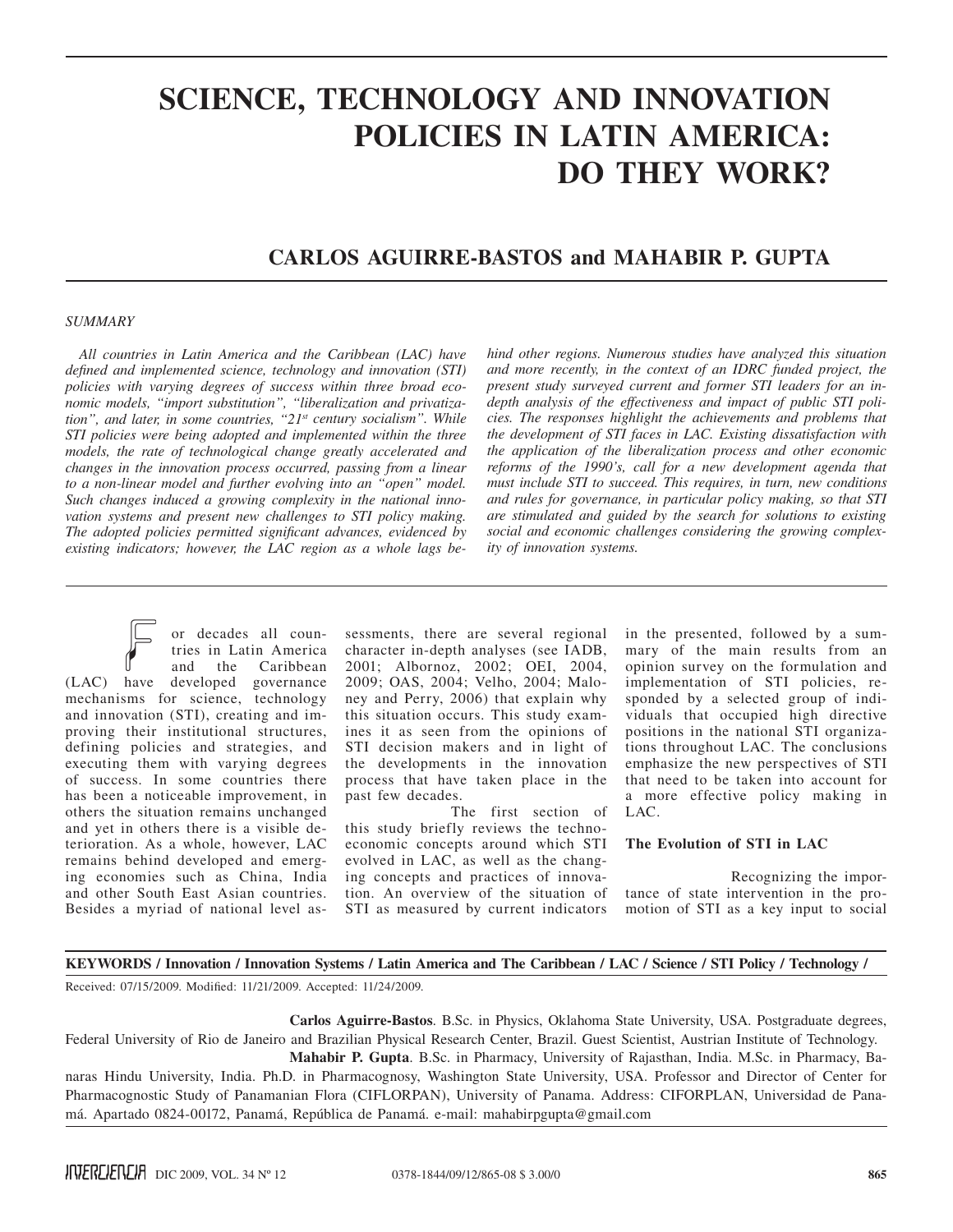and economic development, several countries in LAC initiated already in the early 1950's a process for institutionalizing science and technology (S&T) at the government level and defined specific policies. The early debates on S&T took place at a time when the economic theory of "import substitution" was being developed and applied. At the time, the institutional structure and policies adopted in LAC, while theoretically considering applications of S&T to respond to this economic model, actually reflected the more direct interests of the scientific communities, a fact that still continues to have a weight in several countries, but no longer reflects the situation in others.

The decades of the 1960's and 1970's witnessed new approaches to the development of technology. The Andean joint approach exemplifies the new lines of thought in these two decades (Jaramillo and Aguirre-Bastos, 1989). The starting point of this approach was the conception of technology as an essential ingredient of production and, consequently, the policy was defined to regulate technology flows through the control of foreign investment, patents and trademarks; it included instruments addressed to disaggregate the technology package, to adapt, assimilate and create technology, and train human resources. Such policy had a vision of notable coherence in the framework of "import substitution". It founded a techno-economic conception that opposed the view of a development of science with weak linkages to investment, planning and other economic policies.

The Andean policy was directed to strengthen capacities to acquire foreign technology in more favorable conditions. Importing technology while learning, assimilating, stimulating its accumulation, and improving options for its search, was a vital part of a conception that tried to assert a development process based on internal capacities, promoting local production factors and productive knowledge as essential inputs to an independent economic model.

The larger countries of LAC, Brazil, Mexico and Argentina, developed and applied a similar approach and this shared regional vision became the basis for the negotiations of international instruments being discussed during the 70's, 80's and early 90's, such as for example the international code of conduct for the transfer of technology (Aguirre-Bastos, 2001).

All the policies at that time were oriented fundamentally to demand knowledge from an industrialization process and growing markets, which were only achieved partially (Fajnsylber, 1983). The approach supposed the combination of multiple elements, financial, commercial, fiscal, etc., which never appeared in the midst of fragmented and weak institutions and differences between the public and private sectors. Such weaknesses greatly limited the full application of the technology policies during this period.

In spite of their limitations, it is recognized that the instruments applied for the development and transfer of specific technologies both in the Andean countries and others in LAC met with some success. Many productive and social sectors benefited; for example, the forestry, agro-food and mining sectors of the Andean countries or the aircraft and bio-fuels sectors in Brazil. In these cases, capacity building reached important levels and the accumulation of knowledge continued to build up.

Kim (1997) recognizes the importance of the conceptual basis adopted by the Andean countries for the case of Korea. He argues that "during these decades (1960's and 1970's) industrial policy measures which brought about the side of demand technology creating the needs for it, were much more effective in expediting technological learning at the firm level than (global) science and technology policy measures (except for education)".

In the decade of the 1990's it was considered that the "import substitution" model was depleted and, together with the important democratic movement that was taking place in LAC, the liberalization of the economy became a paradigm for development. It was presented as providing a way out of inefficient strategies associated with trade protection and high levels of government intervention, and as a means for fully exploiting the opportunities generated by globalization. This view represented a significant break from the vision that underlaid development strategies for several decades, that "late industrialization" required a significant degree of government intervention to succeed (Ocampo, 2001).

Some countries in LAC, such as Brazil and Chile, together with other emergent economies such as China and India, successfully opened their economies at varying degrees through different routes, providing an illustration of gradualism and pragmatism in redefining past policies and suggesting that under the broad heading of deregulation, privatization and market liberalization, there can be different approaches to opening up, depending on the country's particular circumstances (UNCTAD, 2003).

In other countries, where liberalization policies were adopted with great enthusiasm, the opening could neither produce faster growth nor social advances, and rather deepened dependence and inequality. Under such context, a small group of countries searched for new economic policies, one of which is that adopted since the early 2000's denominated "21st Century Socialism", a nationalist-populist model strongly based on the belief that the existing capacities in social movements, together with full state intervention, can produce important results in the fight against poverty and other social illnesses. The model is still to be proven as a real and good alternative to the ineffective liberalization model.

In the 1990's many of the countries of LAC following the liberalization drive, withdrew STI from the already secondary role they played in the political agenda, further marginalizing S&T institutions and STI policies. In this group of countries, the impetus of the earlier years was lost as was the knowledge accumulation process that had slowly been taking place, the societal support continued to be weak, and at the same time the privatization and capitalization processes that occurred did not necessarily become the best channels for the transfer and diffusion of technology in the national economies.

Another smaller set of countries, on the other hand, adopted measures to advance STI, strengthening their innovation and other related systems, such as higher education, thus producing a separation between laggards and forward looking countries, with consequences that can now be perceived by existing indicators. These latter set of countries recognized the significant change that was taking place due to the development of new technologies and the changing characteristics of innovation and the national innovation systems as discussed in continuation.

The first gene ration of innovation processes "technology push" which appeared in the 50' and 60's, was dominated by the idea that innova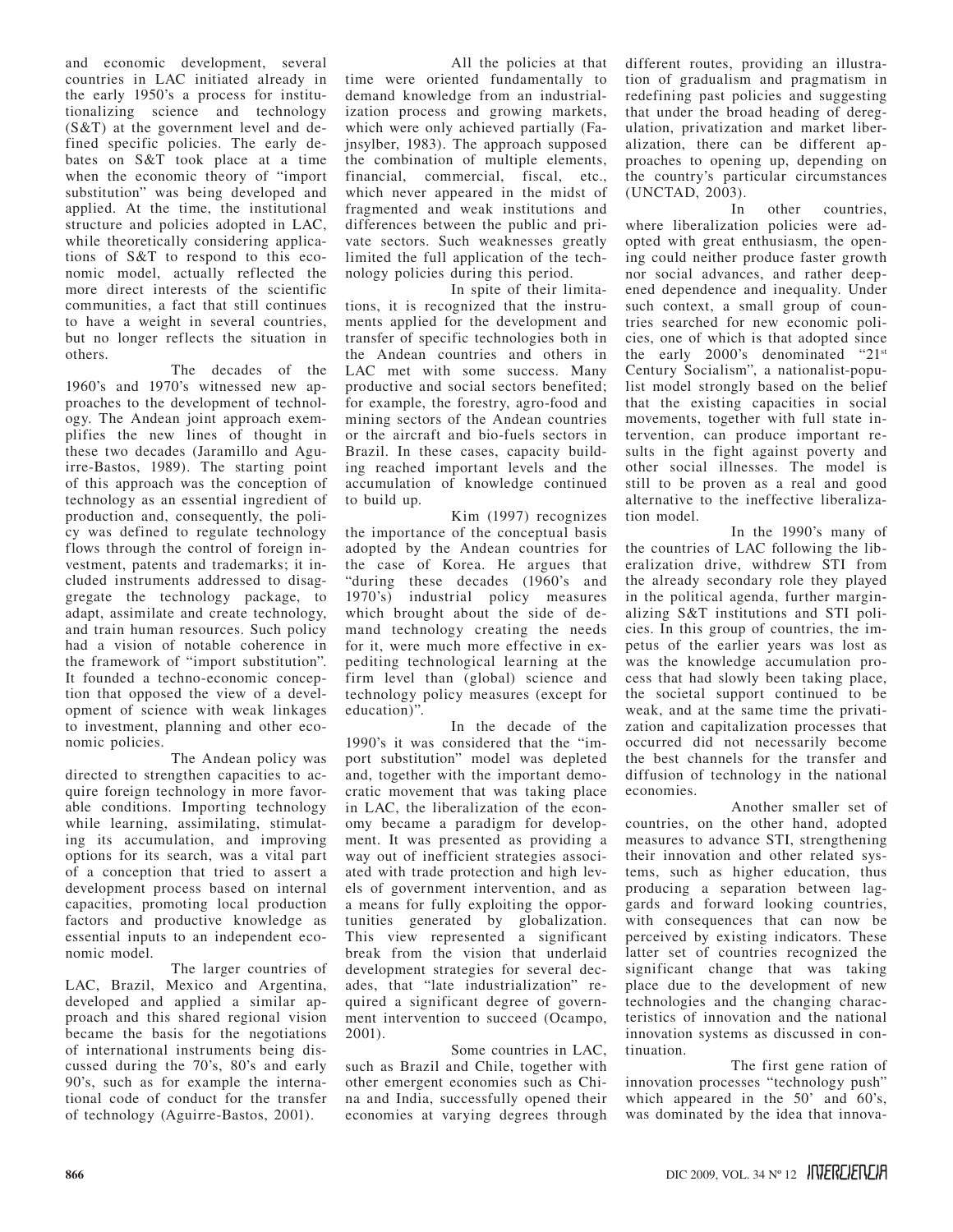

Figure 1. Investments in R&D in 2006 as % of GDP. Source: OEI (2009).



Figure 2. Percentage change in investment patterns in selected countries. Source: OEI (2009).

tions are created directly from basic research to R&D in enterprises, to the production line and by the use of marketing instruments directed to the client. This model was replaced by a second generation model of "market demand", as the saturation of markets called for a greater individualization and diversification of products, and more attention was paid to market demands and customer needs. This model was dominant until the 1970's.

The market dynamics and the increase of technological change called for a third generation of innovation process model, denominated the "coupled model" that reduced the so called "time to market". In this model, feedback loops between the different phases of the innovation process were introduced yielding a situation where for the first time the linearity in the innovation processes was questioned. While the model took care of feedback loops between neighboring process phases, it was considered that information flows were not only fruitful between actors of such phases but also between actors of all phases in the process, and a fourth generation of innovation models, called the "concurrent engineering model" appeared and dominated until the mid-1990's.

It then became clear that innovations were not only the result of a process occurring in the firm, but the result of interactive knowledge exchange processes between enterprises, universities, research organizations and other agents all of which

contribute to the development of new technological knowledge. Further, it also became clear that innovation was not only technology-based, as innovations in organization and other social processes were just as important. As a result, a fifth generation of innovation model called the "systems integration and net-

working" was born, leading to what is now known as "open<br>innovation" (Chesinnovation" brough, 2003).

In this process, national innovation systems become more complex due to four types of continuous differentiations (Aguirre-Bastos and Fröhlich, 2009): a) increasing specialization of different

actors; b) specialization at the institutional level, particularly in enterprises, and the existence of new rules of governance or the increasing importance of particular organizations from other functional systems of society, such as education; c) the uneven sector development occurring in most economies, that precludes a homogeneous system and renders it difficult to define a single national system by the simple aggregation of sectors or

regional innovation systems; and d) differentiation referred to space, as organizations at the local level cooperate in innovation processes with organizations from the regional, national or global level.

# **The Situation of STI in LAC**

The investment made by LAC in R&D as a percentage of GDP is presented in Figures 1 and 2, which show that there has been no major change in pattern during the past decade. Only Brazil has reached over 1% of GDP, Argentina has seen a drop from 1997 and Chile and Mexico have experienced a larger growth during the same period. It is also evident that investment is still dominated by the public sector  $(>70\%)$ . The regional average is as small as 0.63% compared



Figure 3. World distribution of the number (%) of researchers in 1997 (a) and 2006 (b). Source: OEI (2009).



1990 1991 1992 1993 1994 1995 1996 1997 1998 1999 2000 2001 2002 2003 2004 2005

Figure 4: Number of LAC publications in the SCI. Source: (OEI, 2009).



Figure 5. Percentage of articles from LAC with respect to the world total. Source: OEI (2009).

to the European average of 1.73% or Asia 2.28%.

The number of researchers in LAC has grown from around 115000 in the early 90's to around 170000 in 2006. Although this constitutes an important growth rate, the number of researchers is still small compared with other regions of the world. Figures 3a and b show the world distribution of researchers in 1997 and 2006, respectively.

Even though the contribution of LAC as a fraction of the world scientific output to mainstream of knowledge is still small (3%), the quality and volume of science has improved in all fields. The presence of LAC in the SCI has doubled in the past decade, having reached a larger growth rate when compared with other regions of the world (Figures 4 and 5), but the differences within LAC countries are overwhelming (Figure 6).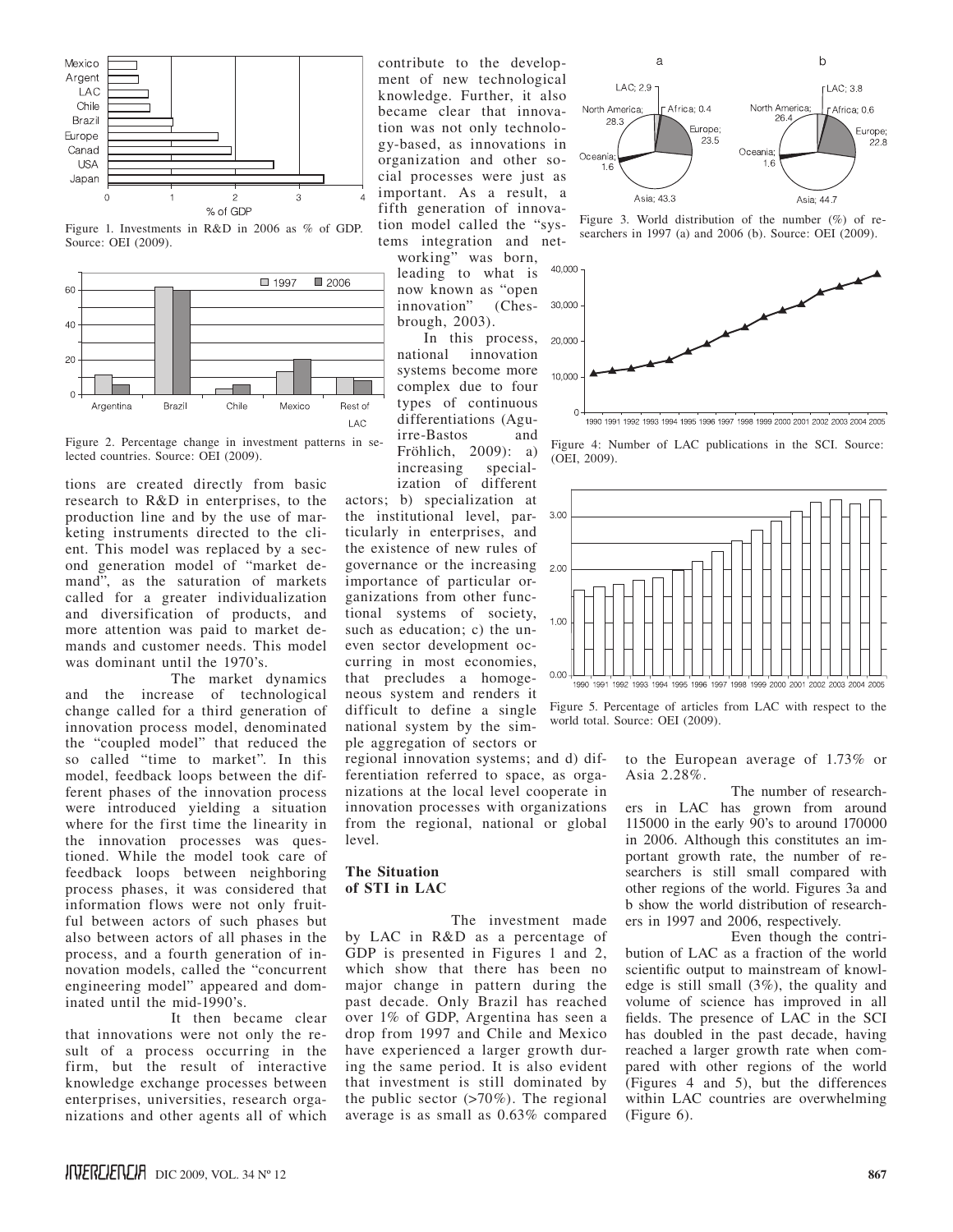The more recent progress in the access, use and analysis of information on scientific publications and patents has opened an innovative way to study the structure and evolution of science. The work of Igami and Saka (2007) clearly shows the multidisciplinary character of different scientific fields and also shows how science evolves not only through disciplines, but also countries and regions. In their analysis of 7218 cited papers, which were grouped in 14 categories, it is recognized that publications from Brazil and Mexico can be found in all categories, pointing out that these countries, together with China, India and Russia, are becoming important participants in knowledge networks and are becoming important players in the world's more diversified and complex environment of STI.

In spite of the increase in the volume and quality of research, the number of locally generated patents continues to be small and slowly

growing throughout the decade, while the number of foreign patents continues to be large, as shown in Figure 7.

In the above context and in spite of the observed advances, LAC as a whole still lags behind other regions in productivity and competitiveness and its social indicators show a dramatic situation characterized by poverty conditions, inequality and many unmet basic needs. This situation is far from optimal when compared to other developed or developing countries, such as China, India and other smaller South East Asian countries.

### **Why is the Situation as it Is?**

#### *Methodology for the identification of achievements and limitations*

In order to identify reasons for the achievements and limitations in the definition and implementation of STI policies, this study approached 102 STI current and former leaders in LAC to inquire their opinion. A structured questionnaire was prepared and some on-site personal interviews were conducted. Table I provides the list of the countries where the surveys were sent and the number







Figure 7: Patent applications in LAC. Source: OEI (2009).

of responses received. A literature search was also conducted for analyzing existing policies.

Of the leaders approached, 88 were males (of which 31 responded) and 14 females (of which 2 responded). Of the respondents, 18 oc-

# TABLE I LIST OF COUNTRIES WHERE QUESTIONNAIRES WERE SENT AND NUMBER OF RESPONSES RECEIVED

| Country       | Surveys        | Responses      |
|---------------|----------------|----------------|
|               | sent           | received       |
| Argentina     | 13             | 4              |
| Bolivia       | 7              | 5              |
| <b>Brazil</b> | 8              | 1              |
| Chile         | 7              | 2              |
| Colombia      | 5              | 3              |
| Costa Rica    | 5              | 3              |
| Cuba          | 3              | $\overline{0}$ |
| Dominican Rep | $\overline{c}$ | $\theta$       |
| Ecuador       | 5              | 2              |
| El Salvador   | $\overline{2}$ | $\overline{2}$ |
| Guatemala     | 3              | 1              |
| Honduras      | 1              | $\theta$       |
| México        | 5              | 2              |
| Nicaragua     | 3              | 0              |
| Panama        | 3              | 1              |
| Paraguay      | 1              | 0              |
| Peru          | 6              | 4              |
| Uruguay       | 4              | 0              |
| Venezuela     | -1             | 3              |

cupied the position of Minister of State or head of the national S&T agency, and 15 held upper level directive positions, or were high level university authorities or chief executive officers in the private sector.

*Achievements and critical problems*

The response to the survey highlighted the many different problems that the development of STI face in LAC as well as the results obtained by the

application of adopted policies. It is of course impossible to generalize the situation as it varies largely from country to country, but there are common trends that can be identified, as well as interesting examples of success stories that can serve as benchmarks.

For many of the governments of LAC, STI was not and is not a priority; it is simply not considered a key driver of change. The lack of political will, even when policies have been formulated, is mentioned as the

most common cause for the slow development of S&T in most countries. When this will existed, it was readily translated into important advances illustrating that, at least in some areas, there is a critical mass that, if properly used, can produce results with impact. All respondents except one was in favor of a full private-led growth, and concluded that the state plays a key role in the development of STI, and the private sector should be seriously engaged.

Policies were adopted under different forms and the more recent ones have as their goals to "create and build-up the national science, technology and innovation system", or the "national innovation system" or the "science and technology system". In many cases, the denomination of "system" is only formal, as the policies do not necessarily follow a systemic approach.

In spite of the fact that all respondents indicated that policies were only partially executed, several positive impacts are identified. In the case of Brazil, for example, it is felt that their implementation contributed to the strengthening of the scientific and technological communities; their application and the successful results that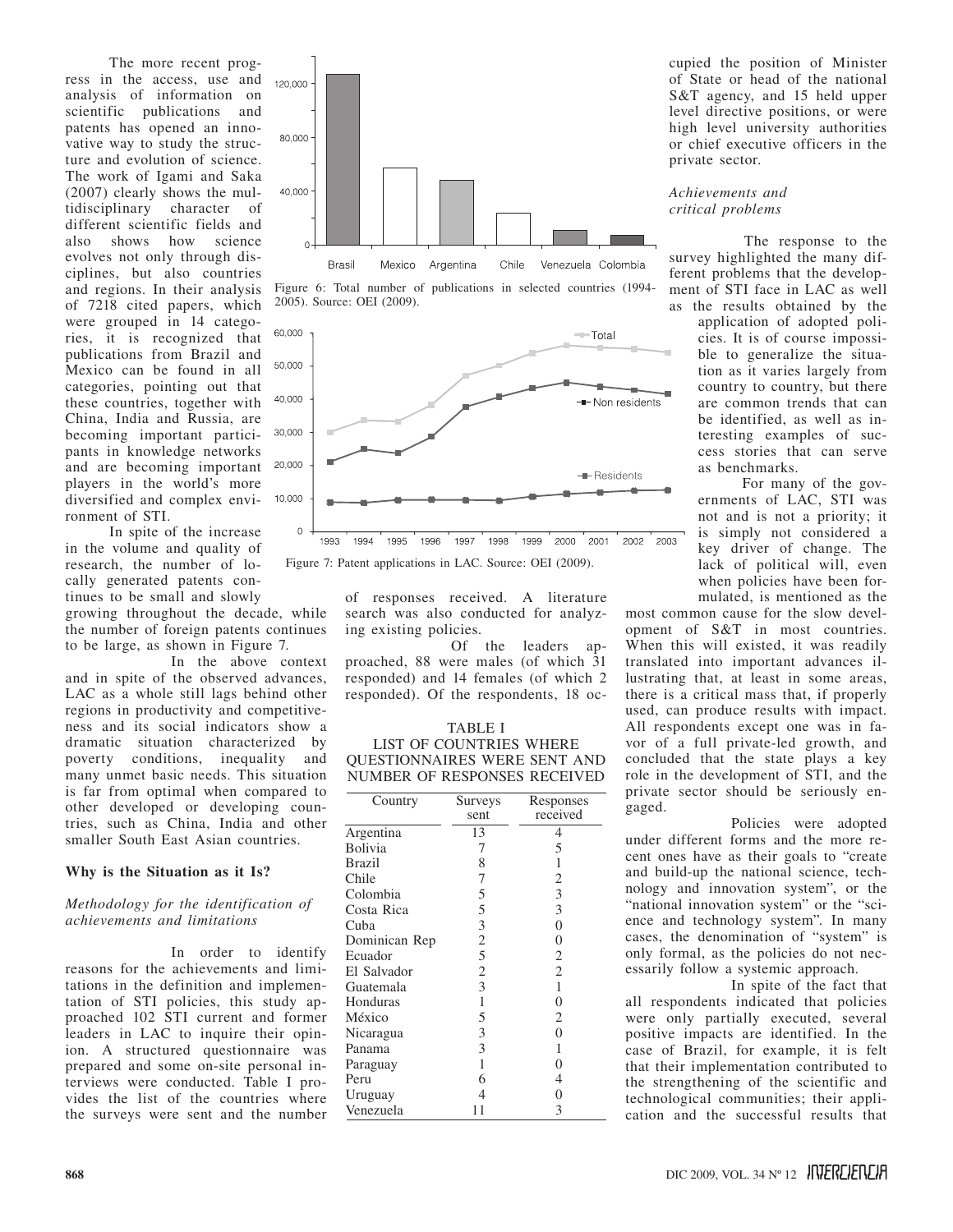were obtained permitted to take S&T to the enterprises as well as to create further confidence in the local R&D capacities in particular areas of production. Some plans, for example, of Brazil, Colombia and Costa Rica, were successful in the implementation of activities that integrated the public and private sectors by establishing "common agendas" in priority areas. The adopted policies and plans permitted in general to generate new spaces for the development of S&T, to earmark special budgets, to build new infrastructure and to train human resources. Policies also had the merit of bringing together many institutions that worked in isolation and which could make an important impact on the operation of the national system.

Together with these opinions, there is also a strong feeling among respondents that policies had little influence on the social and economic development of the countries. There are several reasons for this to occur that have been pointed out. Most plans are self-centered in the same S&T system that generates them, constructed by a closed community (mainly academic) for itself; the participation of the private productive sector in the definition of plans has been very limited; and there is still a supple side vision in the plans and an implicit lineal model of STI, although in some policies (such as those of Mexico) a demand driven portfolio of R&D projects can be found. Further, the later generations of innovation process as discussed above have been absent from consideration in most policies in LAC.

The partial application of policies and in some cases their limited impact is also due to the lack of continuity. Many respondents proposed that continuity should be a "state policy". Its absence only results in budget<br>cuts, task duplication, personnel duplication, personnel change, and changes in orientation. Under such context of permanent change, country efforts to analyze, plan and establish certain goals to improve indicators, are simply wasted.

One issue that is frequently mentioned by respondents is that policies should be more realistic, more detailed and flexible. One of the characteristics of the policies in the past has been the extensive list of goals, programs and projects to be executed in short periods of time, far beyond the country's capacities, and rare search for niches where the countries have installed competitive capacities.

While extensive, many policies and the strategies derived from them lack the necessary depth to induce interest in the productive sector, as they are stated vaguely and lack clear goals and indicators to measure their accomplishment. In other cases, ideology predominates over pragmatism and also fails to identify best practices. Benchmarking is deemed necessary in most cases. Some respondents indicate that it would be necessary to give priority to linkages with global markets before investing time and resources, and plans should not include matters out of competitive advantages at the international level.

Further, the non-applicability of policies according to respondents is due to what could be called "faulty legislation" or non-compliance. In Colombia, for example, COLCIEN-CIAS did not centralize the research budget of public institutions as established by law, because of opposition and other bottlenecks in the public sector itself. Another case is that of Peru, where CONCYTEC operates under the aegis of the Ministry of Education; while the law states that it should be under the Presidency of the Council of Ministers.

When dealing with national STI policies and plans it is impossible not to mention the role of universities and particularly public universities, which are responsible for a large fraction (generally  $>70\%$  of R&D). This is an issue raised by some respondents who believe that in many countries, universities lack research development policies addressed to links with the productive sectors. In the absence of policies, universities do not attract young people to technical or scientific careers, and incentives such as protecting the careers of researchers, granting of fellowships and support for travel to international and national conferences, etc. are lacking. Without internal policies in the universities, national policies calling for the development of STI can only have a very limited impact.

All respondents agree that education and training of a workforce for S&T is essential for success. Some indicated that education should be completely revamped from the first grade of primary school up to the university, and more particularly at the doctoral level. Recognizing this need, several countries such as Brazil, Mexico, Argentina, Colombia and Venezuela created postgraduate courses of importance while at the same time establishing programs allowing nationals to

study abroad under government fellowships. A pioneering effort along this line was the "Mariscal Sucre" program in Venezuela, in the 1960's and 1970's, that permitted a large contingent of young graduates to obtain their degrees in more developed countries, but many of them could not find adequate conditions for research upon returning, a fact that diminished the value of such a pioneering project.

In LAC there exists a critical mass of researchers and S&T managers only in a reduced number of institutions and enterprises. Several respondents find an extreme need to train more human resources for the operation of the national S&T agencies and management of technology for industry, and it is felt that there is a great need to have qualified researchers in the industrial sectors.

A particularly difficult problem to be solved in many of the smaller countries, for which until now no solution has been found, is that young Ph.D.s upon return do not find a workplace in the universities or have to go back to junior positions they held in the past, when they left. The lack of incentives that should be provided by universities is either forcing young Ph.D.s to remain abroad or simply younger professionals to abandon the idea of pursuing a higher degree. This situation suggests that new scientists and engineers are only functional to the competences of the global market, but not necessarily that of the developing countries. This fact, the political persecution that occurred mainly in the 70's and 80's in some countries, and a still unfavorable working environment in many countries is a cause of an extensive brain-drain that affects LAC progress in science and technology.

In spite of the fact that extensive training took place to build up a solid base of human resources in the management of S&T institutions, some respondents consider that there is still much to be done in this area to reach a critical mass in their countries. Many national agencies were forced in the past to appoint non specialized personnel to key posts, a problem further aggravated by the high rotation of personnel. There is a great need for appropriate, trained, personnel to manage S&T organization as well as their permanence.

Policy instruments such as foresight have been used in a limited way. The largest effort was that of Brazil, which created a specific agency for this purpose and conducted several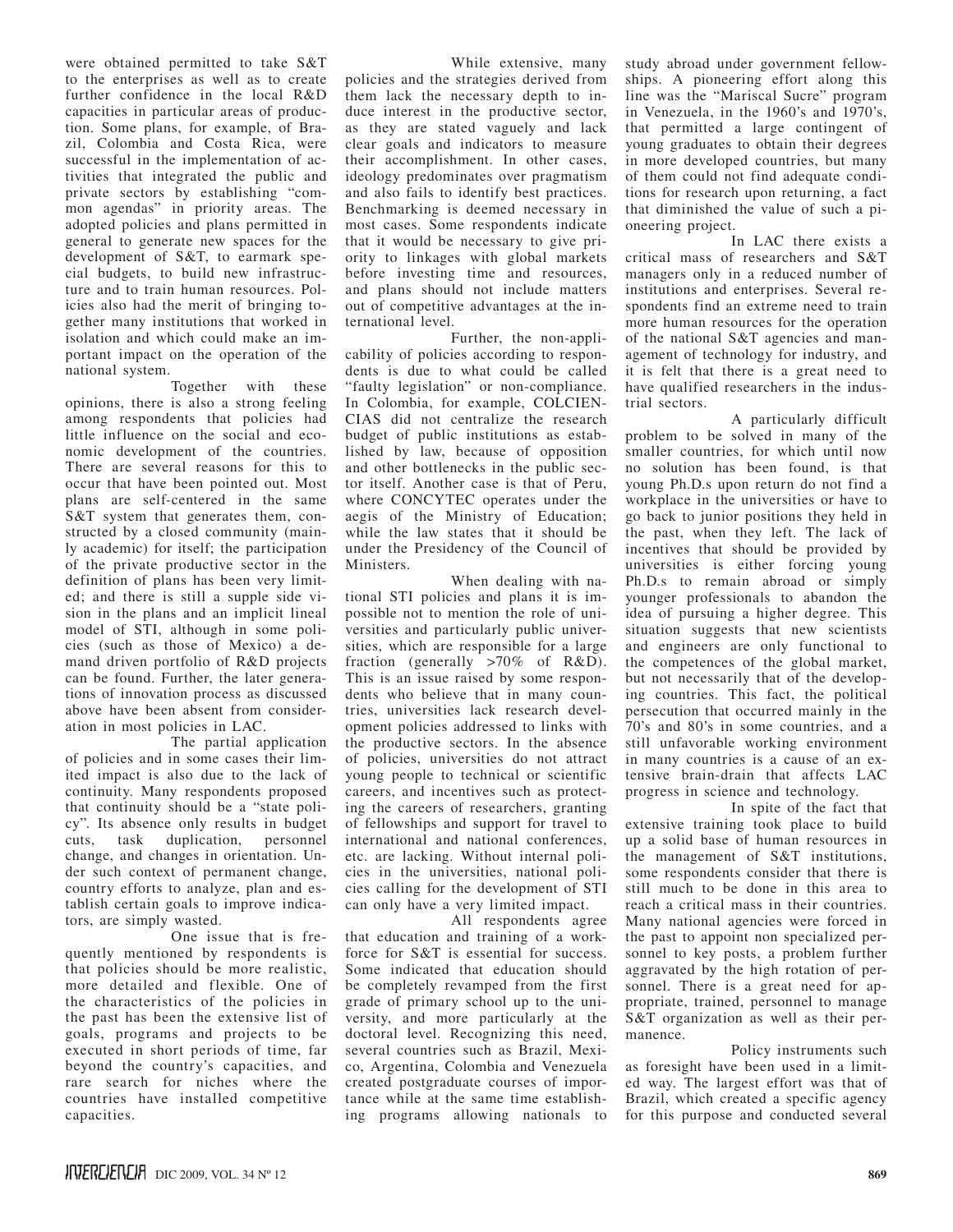studies, as for example one addressed to specific industrial sectors by the Ministry of Development and a second on the S&T system conducted by the Ministry of Science and Technology. The first effort received the support of UNIDO, which at the same time contributed to similar studies in Uruguay, Mexico and Venezuela. Using other participatory approaches, several countries have adopted long-term policies, such as Colombia (2005-2014) and Peru (2006-2021).

Financial mechanisms are powerful policy instruments and have made important contributions to advance STI when they have operated well. There are many examples, such as those of Chile and Costa Rica, and sectorial funds in Brazil and Mexico have also been quite successful in developing R&D capacities. In general however, it is felt that LAC lacks effective financial systems-mechanisms for technology and innovation.

The lack of financial resources is identified as a serious bottleneck for the development of STI in LAC. If these activities are to have any impact, larger investments are absolutely necessary. The goal of reaching at least 1% of GNP must be met. In the opinion of several respondents what is needed are more competitive funds, the definition of new financial mechanisms for research and the promotion of private sector investment.

On the other hand, small grant programs have allowed laboratory and information purchases, participation of researchers in meetings of different kinds, abroad and within the country, organization of scientific fairs, etc. The impact of these small grant programs still needs to be measured, but certainly they constituted an invaluable input for many research groups, especially in the smaller countries of LAC.

Other problems identified together with insufficient funds include enormous year to year variations in budgets, which makes planning difficult; further, agencies managing funds do not have sufficient autonomy and cannot become more agile to respond to R&D needs. Bureaucratic impediments are recognized as having a very negative impact in the execution of national policies and plans.

Together with the needed flexibility in the operation of funds, many respondents have signaled that the decentralization of the management of STI is absolutely necessary if it is to grow and have larger impacts. Some

countries, such as Mexico and Colombia, have made efforts along this line. In Mexico, there was a growing support to research projects in different centers and universities of the country; particularly the National Council for Science and Technology promoted the creation of research centers outside the capital city.

Linkage between research-production-government has been a matter of discussion for decades in LAC, and policies have introduced basic guidelines for it to occur. As a result there are slow advances in their establishment, such as contracts for university services and research by industry and the use of locally installed capacities for infrastructure projects, providing positive signals in the increasing credibility of researchers by private sector entrepreneurs. Many respondents believe that the process of implementation of linkage policies is a relatively recent phenomenon in most countries and that it will take some time to measure a real impact.

For the better development of links, the S&T agencies established alliances for joint investments in R&D with other government organizations. This has been a way to break the self-centered vision that had plagued S&T organizations for many years and, in this way, links between research organizations, enterprises and government were created and operated. In spite of evident successes in this process, many respondents feel that there is still a long way to go to create a strong credibility of researchers in front of entrepreneurs.

A lesson from the experience of the past years is that having laws, policies and plans is not enough to advance STI. It is necessary to mobilize the civil society, and for that a culture for research and innovation needs to be created. Respondents indicate that advances have been made in the creation of a public conscience around S&T, but these must be deepened, citizens must appreciate the benefits of S&T and a public conscience around these benefits (and risks) must be created. For this to happen, an informed public is fundamental and policy must contemplate ways to democratize itself by facilitating an ample participation of stakeholders and citizens in the decision-making processes.

The internationalization of science is mentioned in the survey as an important policy achievement, but at the same time respondents state that it is necessary to further promote international strategic alliances and in-

crease interagency cooperation to benefit from their programs. Cooperation among LAC countries has been promoted for years by regional institutions that have allowed the execution of joint projects and laboratories, co-publications, and a few innovation projects. Many key players in cooperation and networking were recognized in the survey, among them CYTED, the Organization of American States, INTER-CIENCIA Association, the Andres Bello Agreement, the Organization of Ibero-American States, IDRC and others, which contributed strongly to improve networking in LAC.

Several responses highlighted that networking among scientific institutions was also an important achievement in the application of policies. Although there is certainly much space to improve networking, it is true that after many years of efforts the region has become conscious of this need.

The value in the use of developing country nationals living abroad has recently been discussed, as part of a broader comparative study, by Dalhman (2008) for the case of Brazil, China and India, showing the extensive and successful use that the two later countries have made of this community, using different channels. In the case of LAC, Colombia through the Caldas network has advanced in this front with success, but a more formal evaluation is still to be made. Other support networks have also been organized by scientists themselves.

An overall view of the situation of the national STI systems (or national innovation systems) in LAC show important weaknesses that are reflected from the responses of the surveyed authorities:

-- Rigidities in organizations characterized by obsolete or inappropriate institutions. A resistance to change stems from different reasons but a fundamental one is a knowledge and "innovation culture" gap in the leadership. Particularly weak are firms that do not value creativity and innovation, and undervalue human capital.

-- Valuable but still limited number of networks and thus knowledge and information flows.

-- Path-dependent system failure characterized by the tendency of organizations to be path dependent.

-- Organizational inefficiency resulting from history and adherence to previous environments and a strong feeling that innovation brings uncertainty.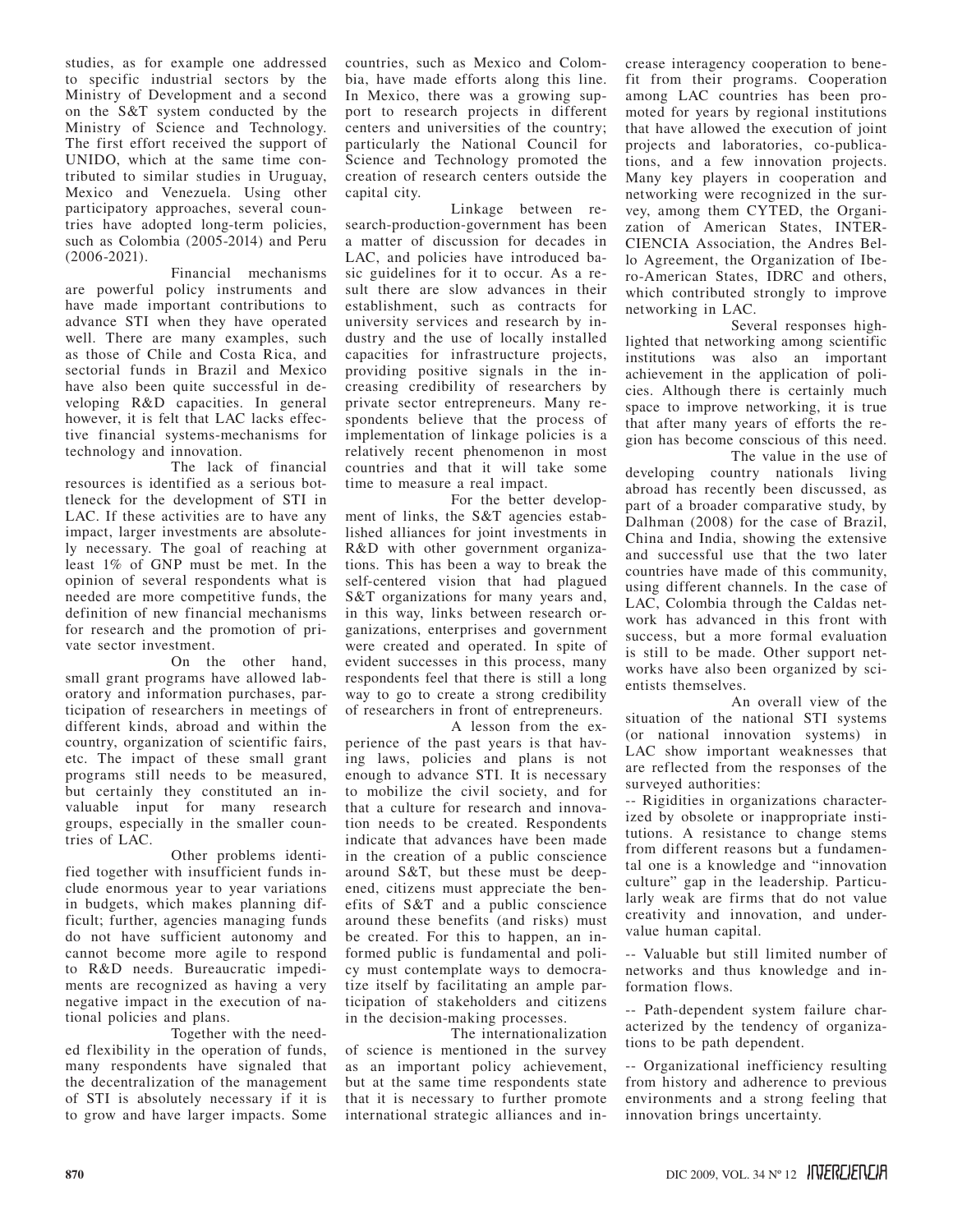-- Organizational ineffectiveness as measured by the amount of relevant research and training institutions and their links to production and more particularly the dominant SME sector. Many coordinating and policy bodies themselves lack broad and specific competences, particularly in the smaller countries

-- Institutional gaps that manifest themselves as lack of rules of the game, poor enforcement of contractual laws, and inadequate intellectual property laws, and other norms that constitute disincentives to innovation and learning.

An overall look at the existing policies and opinions of respondents to the survey, show that these must:

-- Shift from a reactive to a proactive view.

-- Be guided by a set of principles such as universality, efficiency, etc.

-- Be able to adapt to changes, specially the rapidly evolving technological change.

-- Search for excellence in research and action plans identified within a strategic vision.

-- Induce private participation and investment in S&T and particularly R&D.

-- Establish and introduce benchmarks.

-- Induce changes in other policies, such as for example industrial or agriculture, that will strengthen the sectors with a greater technological intensity and higher added value.

-- Give priority to national problems in research, not from the view of a scientific discipline, but guaranteeing freedom of research, especially in the university environments.

# **Conclusions**

Although the STI leaders surveyed in this study were incharge of the definition and execution of policies in their respective countries, their responses provide a clear vision of the difficulties they themselves faced while executing their responsibilities. One reason for this is that such leaders were brought by governments to occupy high positions considering their successful careers in science or technology, so they would project a positive image towards society, but in practice lacked the necessary political backing from their patrons.

From the review of opinions of the leaders surveyed in this study, it seems important to face at least two basic challenges confronting LAC: to conduct world-class scientific research and to create innovative capacities. The co-evolution of S&T and innovation has been discussed by Dutrenit *et al*. (2008), who in the context of the knowledge economy consider that this is crucial for developing countries.

For both basic challenges to be met, it is necessary to continue defining effective public policies. Following the debate in economics, around the question of which STI policy interventions should be legitimized, two arguments can be put forward. The first is that, in the neoclassic theory, interventions are only legitimized by market failure, and in the case of STI such failure is given in basic research; thus, policy is obliged to fund basic research in universities as well as in non-university-research-organizations. The second argument is that in evolutionary economics, system failure also legitimizes STI policy intervention. Here, four deficits which legitimize STI interventions are to be found: a) deficit in the interaction between actors; b) deficit in linking innovation systems among themselves; c) deficit in linking the innovation systems to other systems in society; d) deficit in the observation of changes in the system's environment (Aguirre-Bastos and Fröhlich, 2009).

The debate in LAC should then center on the extent that intervention should take, regarding how governments can interact more efficiently with academia, industry and services, financial sectors and other key economic and social actors for the advancement of STI.

The growing and already existing dissatisfaction with the application of the liberalization process and other reforms of the 1990's, calls for a new development agenda that must include STI to be successful. Such situation calls on politicians and decision makers to structure new conditions and rules for governance of STI, in a way that research and innovation are stimulated and guided by the search for solutions to challenges. These new conditions must consider the existence of a system of innovation that contains all the characteristics of complexity, selforganization, emergence and non-linearity, and that policy measures should be seen as interventions in such systems as the traditional forms of deci-

sion and legitimation are more and more obsolete.

Due to the impossibility to forecast complex innovation systems, adaptive and reflexive governance principles are needed. In addition, platforms and other "weak" coordination regimes might be more efficient to govern the system than traditional governance rules. They can serve as a backbone for participatory processes in the initiation and steering of collective innovation strategies.

## **Acknowledgements**

This paper is based on studies conducted in the context of the Project: "Convergent Technologies: What is being done and what should be done about them in Latin America?" executed by the Catholic University of Bolivia (2005-2007). The authors are grateful to the International Research Development Center (IDRC) of Canada for granting funds that made this study possible, to all respondents to the survey, and to Ana Isabel Santana, CIFLORPAN, University of Panama, for help in collecting data. One of the authors (CAB) thanks CIFLO-RPAN for the hospitality during his stay in Panama.

#### **References**

- Aguirre-Bastos C (2001) The Latin American policies. In Patel S, Roffe P, Yusuf A (Eds.) *International Technology Transfer: The Origins and Aftermath of the United Nations Negotiations on a Draft Code of Conduct*. Kluwer. London, UK. pp. 229-236.
- Aguirre-Bastos C, Fröhlich J (2009) *Research, Technology and Innovation Policy and the Convergence Challenge: Lessons from Complex Systems Science*. To be Published in Wissenschaftliche Zeitschrift EIPOS (2009) des Europäischen Instituts für posdraduale Bildung an der Technischen Universität Dresden. Germany.
- Albornoz M (2002) *Situación de la Ciencia y la Tecnología en las Américas*. Centro Redes. Buenos Aires, Argentina. 52 pp.
- Chesbrough H (2003) *Open Innovation: The New Imperative for Creating and Profiting from Technology*. Harvard University Press. Boston, MA, USA. 227 pp.
- Dahlman C (2008) *Innovation Strategies of Three of the BRICS: Brazil, India and China - What can we Learn from Three Different Approaches?* SLPTMD Working Papers Series Nº 23. University of Oxford, UK. 28 pp.
- Dutrenit G, Puvchet Anyul M, Sanz-Menéndez L, Teubal M, Vera-Cruz AO (2008) *A Policy Model to Foster Co-Evolutionary Processes of Science, Technology and Innovation: The Mexican Case*. GLOBELICS Working Paper Series Nº 08-03. 33 pp.